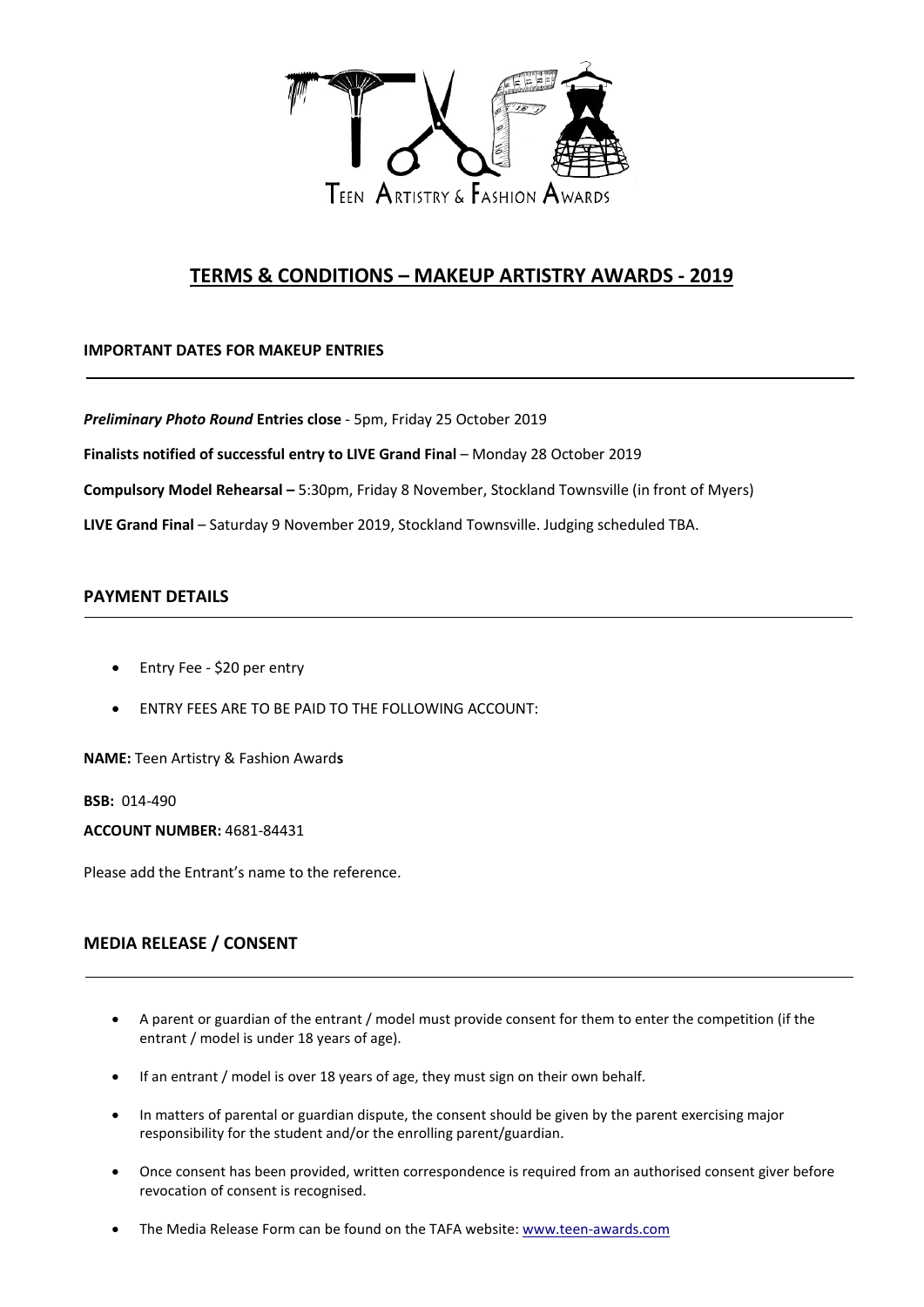#### **TERMS & CONDITIONS OF ENTRY**

For the purposes of this form the *Teen Artistry and Fashion Awards* may be referred to as TAFA.

- 1. The entrant undertakes that:
- a) The make-up look submitted is the entrant's own work.
- b) The entrant/s will be between the age of 13- 18 at the time of the competition.

c) The entrant is undertaking secondary studies defined as years 7 - 12 regardless of which institute these studies are being undertaken at.

d) The entrant will take all responsibility for delivery, and collection of make-up products, tools and any other equipment needed to complete their look, to and from the event.

- 2. A parent or guardian must acknowledge permission on the entry form if under 18.
- 3. An entry will not be deemed valid unless the completed online Entry Form is accompanied by full payment of fees. **Fees are non-refundable**.
- 4. Entries must be received by the due date to be eligible. NO late entries will be accepted.
- 5. **An entry is defined by submission of the following:**
	- Submission of an online Entry Form
	- 1 3 photographs of make-up on a person
	- Media Consent forms for both the Make-up Artist and the Model
	- Full payment of entry fee/s
- 6. Students will submit up to 3 photos (no bigger than 5"x 7") of their individual work. Photographs may either be of all the same look, or three separate looks relevant to the category entered.
- 7. NO FILTERS OR PHOTO EDITING are permitted for photo entries. Any photos that do not comply with this will NOT be entered into the competition.
- 8. Ten students for each style category, in each age group, will be selected to proceed to the live Grand Final show.
- 9. Students must create a NEW make-up look (different from their original photo entry) for the live Grand Final show.
- 10. Students must provide their own make-up, tools, and hygiene products for both the initial Preliminary Photo Round of the competition and the live Grand Final show.
- 11. There shall be only one artist per entry.
- 12. An entry is to be modelled by one person.
- 13. Artists are allowed/encouraged to submit multiple entries, however can only submit one entry per category.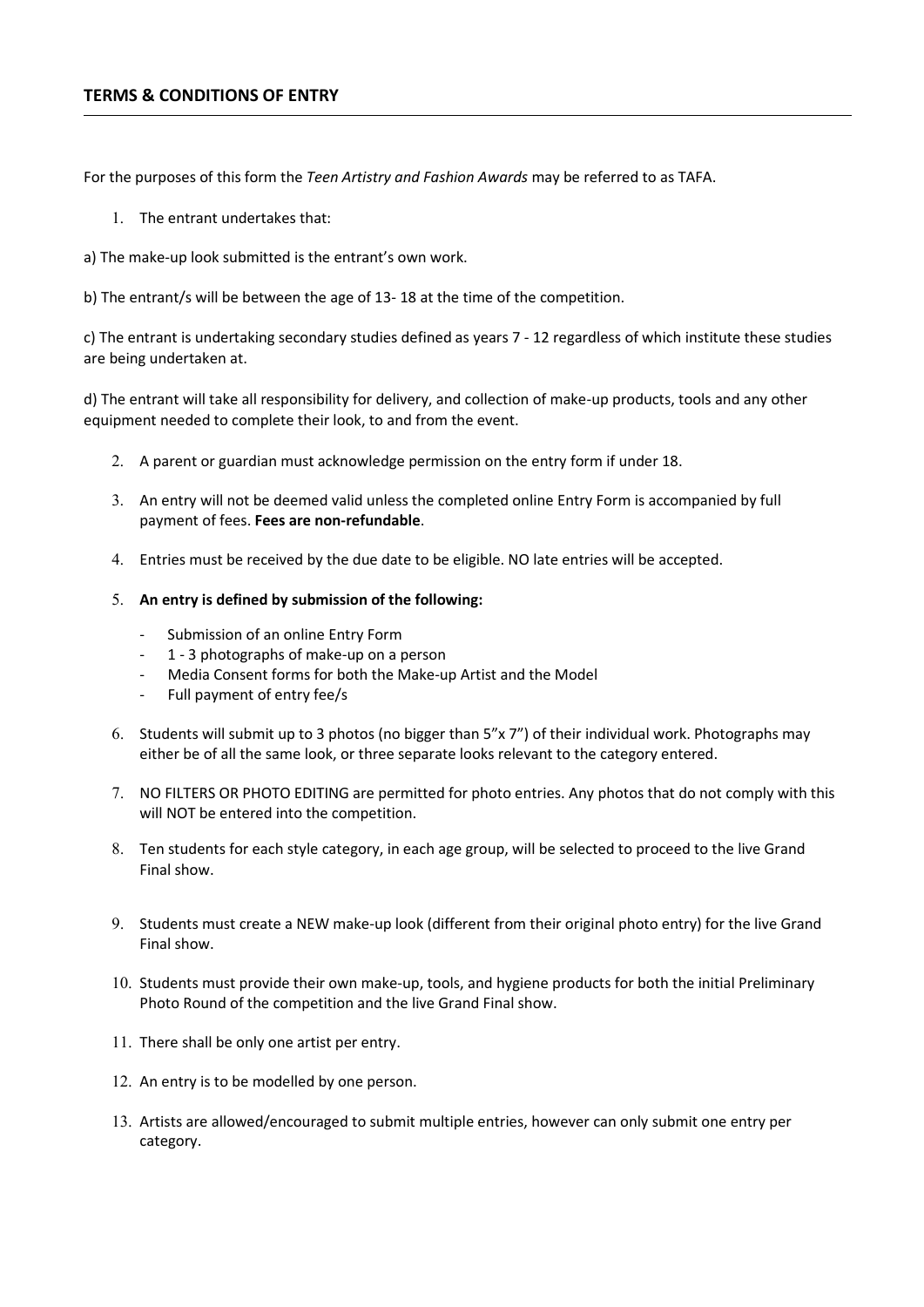### 14. Categories are as follows:

| <b>Category</b>                             | <b>Description</b>                                                                                                                                                                                                        |
|---------------------------------------------|---------------------------------------------------------------------------------------------------------------------------------------------------------------------------------------------------------------------------|
| Formal Make-up                              | This category covers all basic glamour make-up. Examples of this are<br>Bridal make-up or Evening make-up.                                                                                                                |
| High Fashion Make-up                        | This category covers make-up that is suitable for high fashion runway and<br>photoshoots, such as Editorial or Avant Garde.                                                                                               |
| Fantasy Make-up                             | This category allows the entrant's full creative talents to be paraded.<br>Students can let their imaginations run wild and create a character of<br>their own, or alternatively duplicate an already existing character. |
| <b>Simulation Special</b><br><b>Fffects</b> | This category refers to injury, or ailment simulation. For example: a burns<br>victim or a slashed face.                                                                                                                  |
| <b>Year Level Category</b>                  | <b>Description</b>                                                                                                                                                                                                        |
| $7 - 8$                                     | Students currently in either Year 7 or Year 8.                                                                                                                                                                            |
| $9 - 10$                                    | Students currently in either Year 9 or Year 10.                                                                                                                                                                           |
| $11 - 12$                                   | Students currently in either Year 11 or Year 12.                                                                                                                                                                          |

- 15. Finalists competing in the live Grand Final show must apply a full face of make-up, however other parts of the body may be included. The look as a whole will be judged. For example; if you are entering simulation special effects and you choose to do a cut-up arm, you must consider the story behind your wound and apply relevant make-up to the face also.
- 16. Finalists are encouraged to supply and add costumes to help them achieve their finished, overall look.
- 17. Each finalist will be required to parade their entry on the catwalk to enable the judges to reach a decision.
- 18. Modelling capabilities are not judged. Entrants must ask another person to model their make-up for them. The model is required to submit a Media Consent Form and if under 18, a Parent/Guardian Consent Form. All costs associated with a model are required to be borne by the entrant.
- 19. TAFA will not be liable to any entrant for loss or damage to any equipment or products used during the competition, whether or not such loss was caused by or occurred as a result of a negligent act and/or omission on the part of TAFA, its servants or agents.